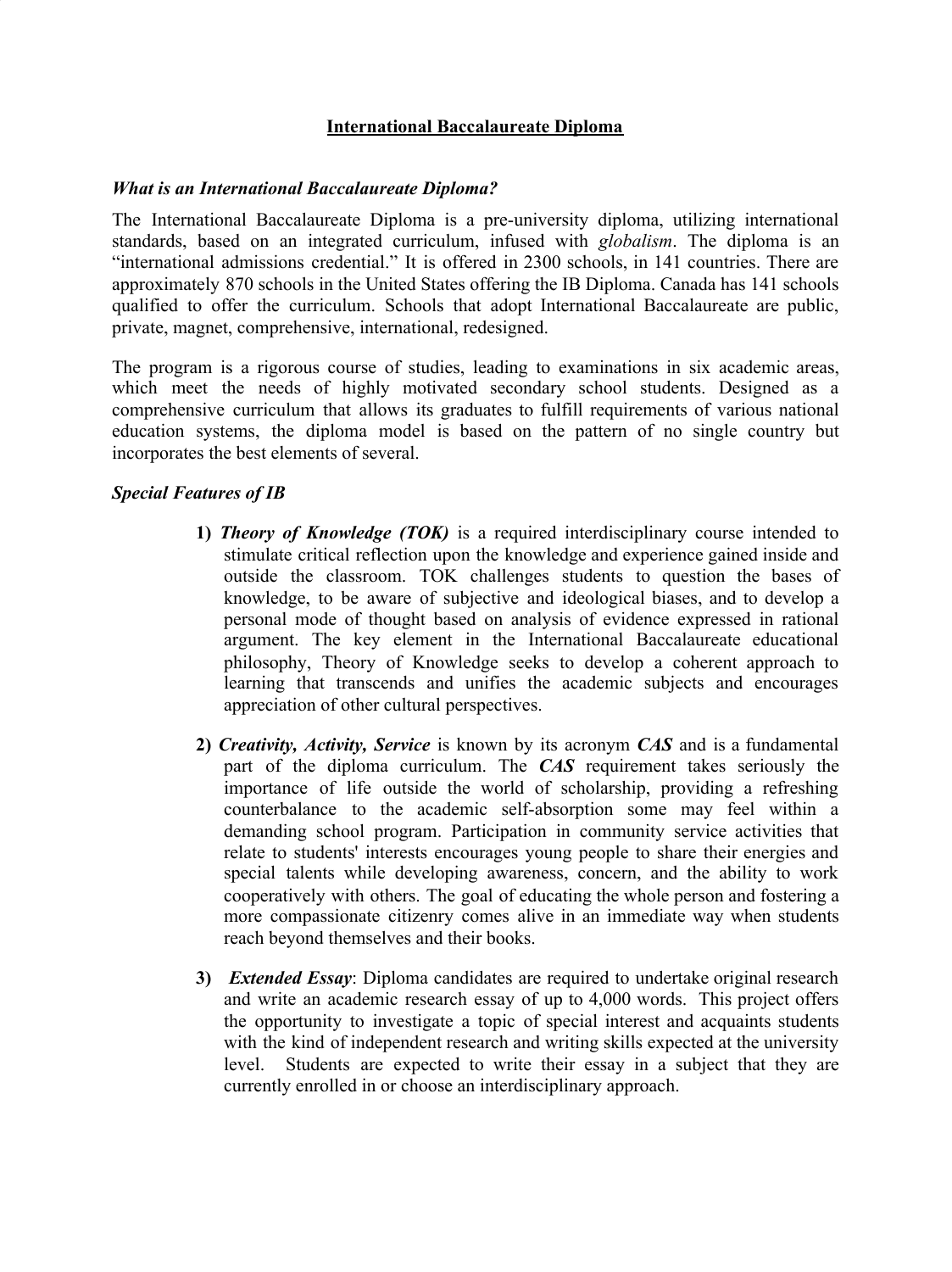**4)** The grading system used by the International Baccalaureate Organization is criterion-referenced. This means that each student's performance is measured against well-defined levels of achievement consistent from one examination session to the next. Top grades are not simply awarded "on a curve" to a certain percentage of candidates but rather reflect attainment of knowledge and skills relative to set standards equally applied to all schools. Validity, reliability and fairness are the watchwords of the International Baccalaureate Organization's international assessment strategy.

### **Frequently Asked Questions**

#### **What is the International Baccalaureate Program?**

The International Baccalaureate (IB) Program is an internationally recognized curriculum that offers grade 11 and grade 12 students an opportunity to earn the IB diploma. To earn the IB diploma, students complete and test in six IB subjects; write an extended essay of independent research guided by a faculty mentor; meet seven learning objectives for creative, action, and service activities (CAS); and participate in a critical thinking course called Theory of Knowledge. This advanced, comprehensive program of study offers an integrated approach to learning across the disciplines with an emphasis on meeting the challenges of living and working in a global, technological society.

#### **I've never heard of the International Baccalaureate before. Is it an organization?**

The International Baccalaureate Program is governed by the International Baccalaureate Organization in Geneva, Switzerland and administered by the International Baccalaureate Curriculum and Assessment Center in Cardiff, Wales . The organization originated over thirty years ago in Europe as an effort by international schools to assure quality educational standards for students, regardless of where they lived. Today, the organization uses the talents of educators around the world to continuously update curriculum, train teachers, assess student work, and evaluate the program.

### **The IB sounds like a great deal of work. What are the advantages of taking an IB curriculum?**

There are numerous advantages to taking the IB curriculum. First, the IB curriculum was originally designed for the children of international diplomats to insure a cohesive and comprehensive education for students, no matter where they lived in the world. Today, that goal is still at the forefront of the IB mission. Students who complete this program are preparing not only for success in college, but for success in life. Students gain a broader world view; follow in-depth approaches to the academic disciplines; and develop time management, problem-solving, research, and organizational skills that will remain with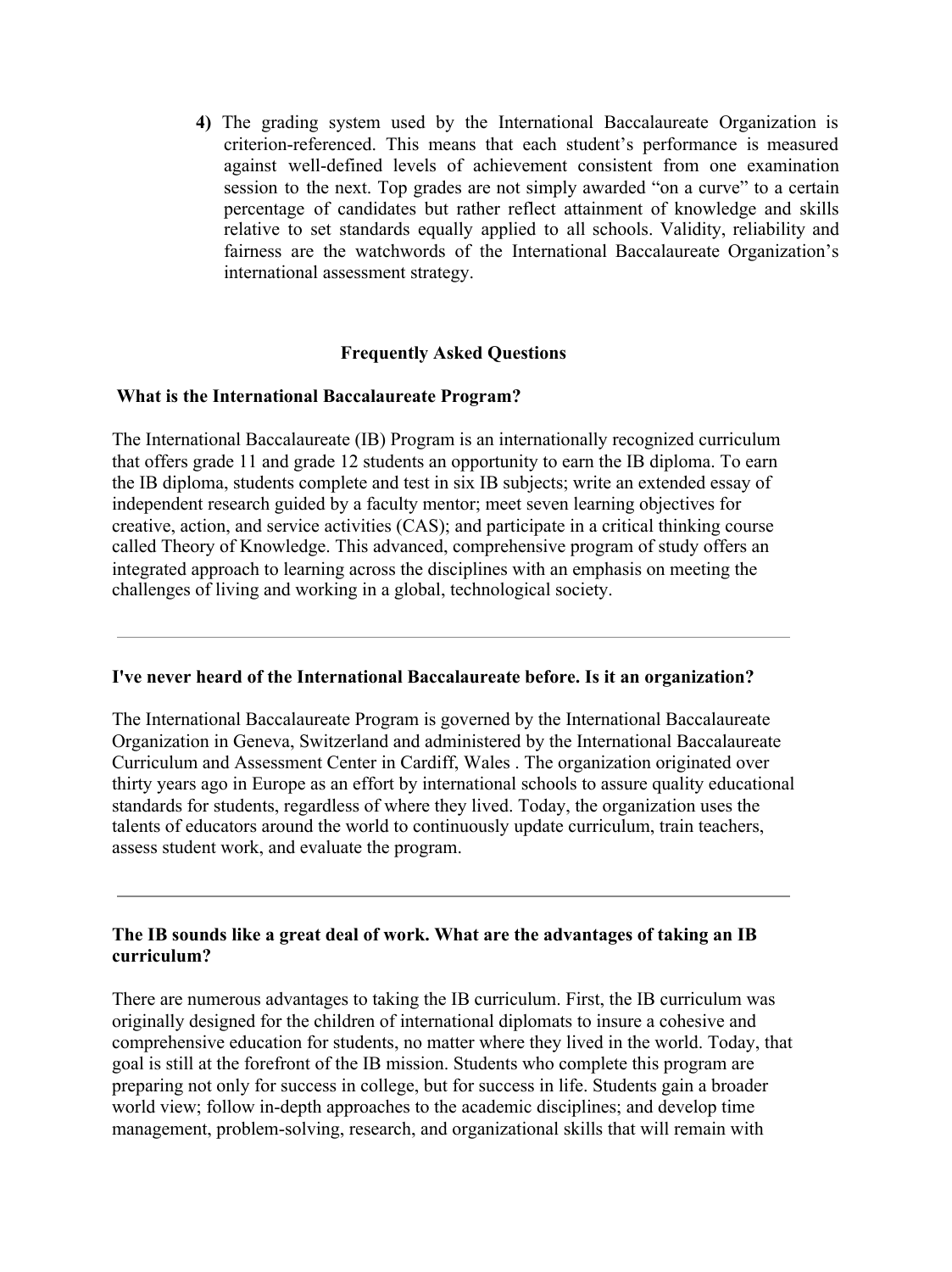them long after the IB experience is over. CAS activities provide opportunities for student involvement in the larger community beyond classroom walls. An additional benefit is that student work is assessed over a two-year period using internationally accepted performance standards. Student achievement is assessed in a variety of ways: on examinations that are developed and scored by international examiners; on oral language demonstrations in both the student's native language and a modern second language; and on science laboratory notebooks, art portfolios, computer science dossiers, essays, and other projects. These activities all count for a percentage of the student's final score in each subject and allow the classroom teacher to have input to the student's scores, rather than relying upon a one-chance, high-stakes examination. The IB Program also allows for student and school flexibility in choosing areas of academic interest for student research.

#### **Which high schools in Kansas offer the IB Diploma Program?**

In addition to Campus High School, the following schools offer the IB program: Shawnee Mission East, Shawnee Mission Northwest, Shawnee Mission North, Sumner Academy in Kansas City, KS, Hutchinson High School, Wichita East High School, and Topeka Washburn-Rural High School.

#### **Are all International Baccalaureate programs/schools alike?**

All certified IB diploma schools share certain features - they must provide the necessary range of subjects to allow students to complete the IB diploma, they must offer appropriately demanding coursework to prepare students adequately for IB exams and other assessments, and they must maintain a staff of trained IB teachers. These similarities among IB schools make it easier for a student to move from one state or country to another. However, there are many courses available within the IB, and each individual school chooses how many and which ones to offer. Most IB schools in the US offer the subjects which fulfill their respective state and local graduation requirements, and as many elective subjects as their student enrollment will permit.

### **Will I be required to take an entrance examination to qualify for the IB program?**

No. Students are accepted into the program if they meet the district guidelines. It is the goal of Campus High School to provide any student who chooses to participate the opportunity to enroll in the IB Diploma Programme. However, to succeed in IB, students must be dedicated learners. It is vital that a certain level of commitment is established prior to entering the program. Students and parents/guardians must agree to the Campus High School IB Diploma Programme Admissions Policy.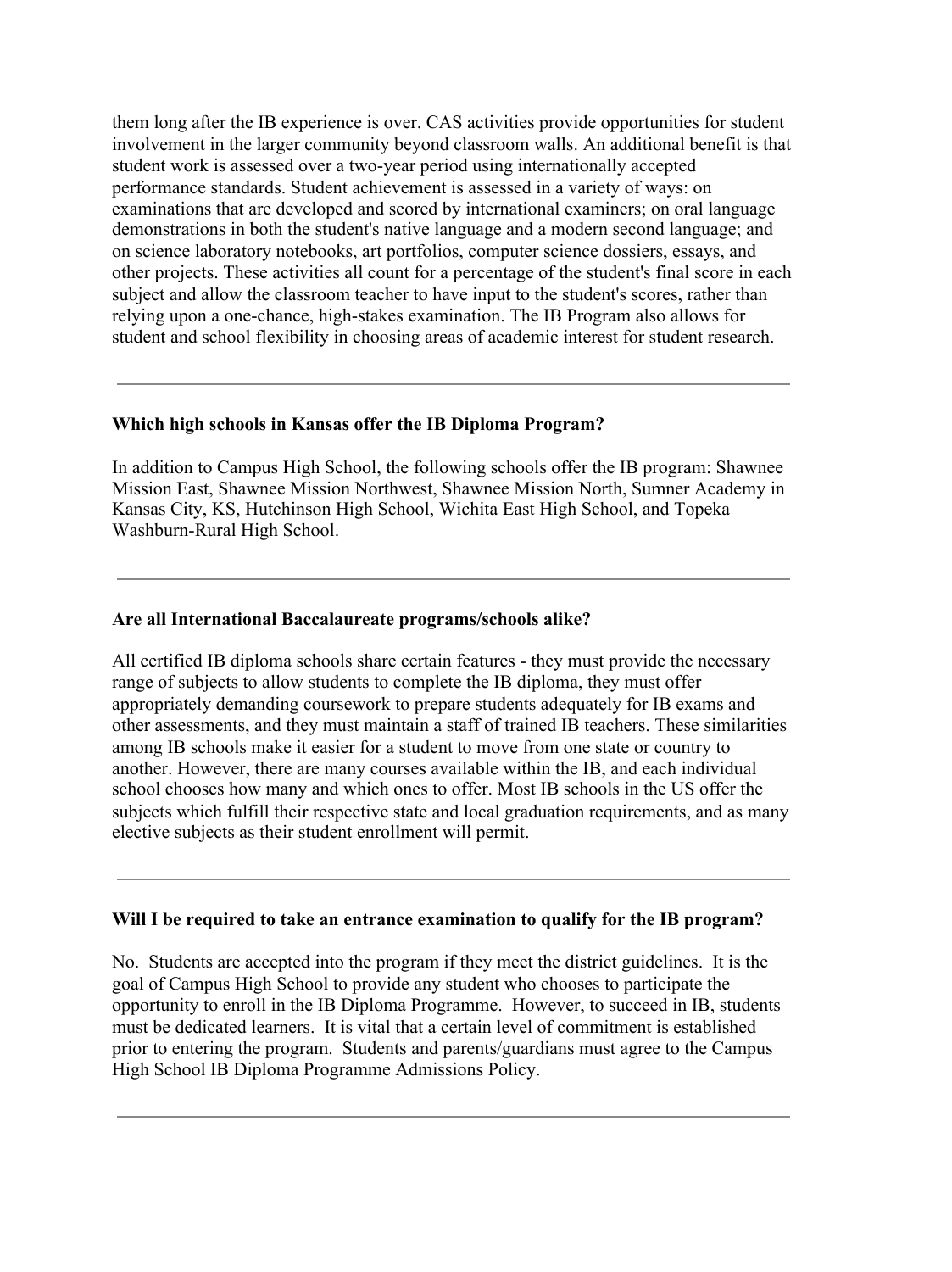#### **How do I enroll in the IB?**

Students planning to pursue the full IB Diploma need to meet with the IB coordinator in addition to making this known to their guidance counselor. We encourage one or both parents or a guardian to be present for the IB conference. The ideal time for a student to meet with the IB coordinator is during the second half of grade 8 or grade 9; students who do not live in the Haysville school district must complete the out of district application available in the counseling center.

## **Since IB courses do not officially begin until grade 11, when do transfer students come to Campus?**

Transfer students may come at the beginning of grade 9, grade 10 or grade 11. Because the first two years of high school are spent taking mostly honors or AP classes (no classes with IB designations - there are no official "PRE-IB" courses sanctioned by the IB organization), students can take these courses at any other high school. Some students may choose to begin their high school experience at Campus while others wait to transfer directly into the IB program when grade 11 begins. However, an important consideration is that once high school begins it becomes very hard to leave and start over in a new school making friends, joining sports teams, clubs and other organizations makes most students prefer to stay where they are.

### **Are IB teachers specially trained?**

Yes. IB teachers start out by attending training seminars offered through the IB North America offices. Following that, they periodically receive updates and notification of curriculum changes from the IB Curriculum Center. (All IB teachers have a say in curriculum decisions about IB courses.)

IB teachers at Campus will have two additional ways of staying current with their subject and colleagues: there is a Programme Resource Center connecting them with IB teachers and examiners around the world in their subject area, and we have an active regional network of IB schools in the Midwest states. This regional network provides opportunities for teachers to meet on a regular basis and assists them in communicating with one another electronically.

#### **I have heard that most IB courses are "weighted." What does this mean?**

In recognition of the added difficulty and work involved in IB and AP courses, CHS awards an additional grade point to the student's GPA upon successful completion of a "weighted" course. All IB courses are weighted in their final year and many in grade 11 as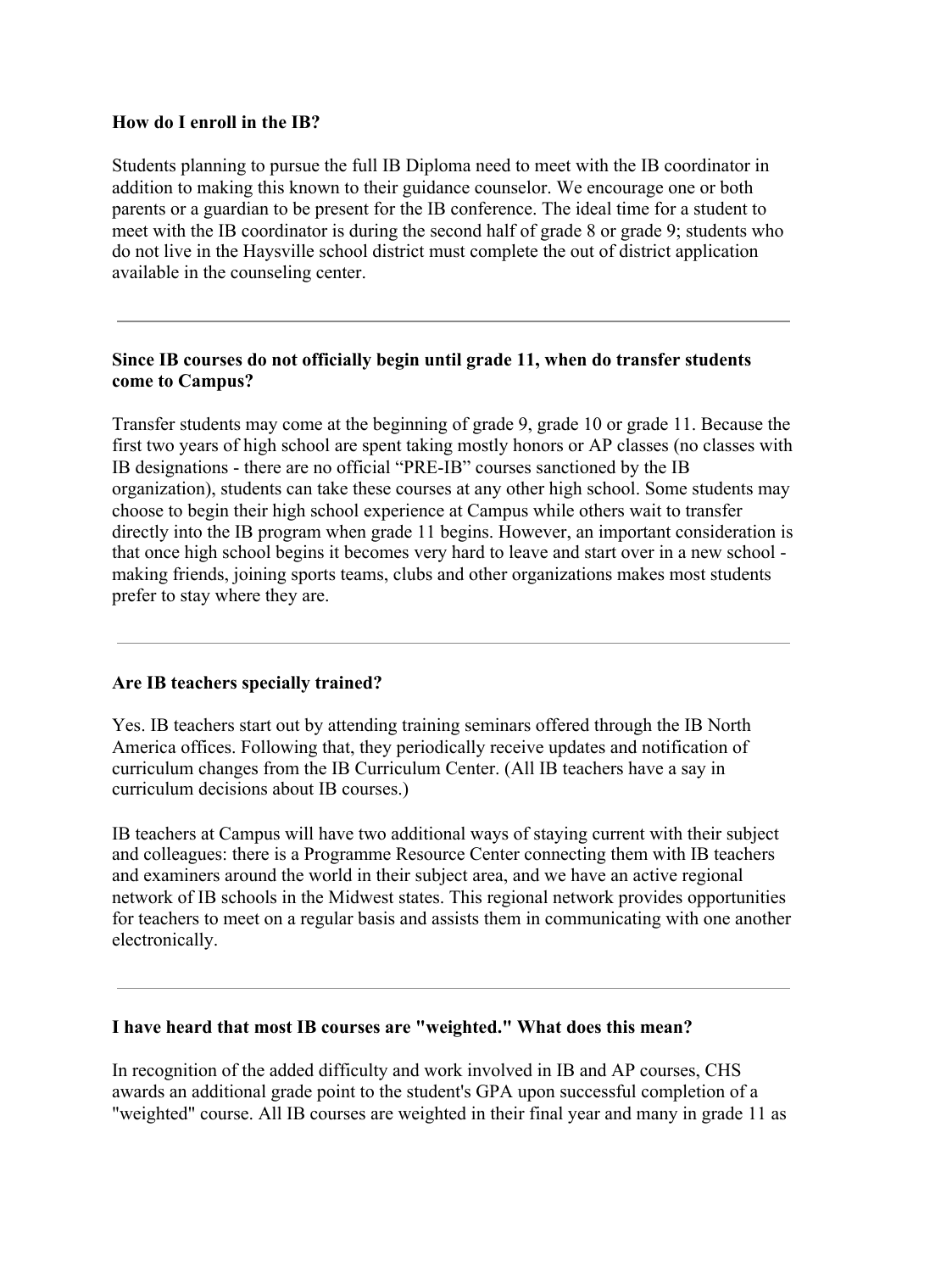well. Please check with the IB coordinator or guidance counselor about the weighting of specific classes.

### **Can I take AP classes and AP exams in addition to the IB program?**

Yes. Both AP courses and IB courses are offered at Campus HS. IB students may take several AP exams (often in grades 9-10, prior to the start of the IB program) as well as the six IB exams.

### **What are the differences between AP and IB courses/exams?**

The difficulty level of AP and IB courses does not differ significantly; both are academically demanding and require motivation and commitment on the part of the student. Many teachers who have taught both AP and IB feel that the AP examination requires students to memorize and recall a large number of specific facts; IB assessments require students to understand broad concepts, analyze information, answer a question or solve a given problem by applying necessary or appropriate information, address an issue or problem never before encountered.

Some notable differences between IB and AP include the following:

- There is much interconnection between IB subjects, and teachers are asked frequently to work and plan collaboratively. AP courses usually stand alone, and do not rely on input from other subject areas.
- Most IB courses are two-year classes, with the exam taken at the end of the second year. AP courses are single-year classes.
- There are two levels of mastery available in IB courses and assessments (HL or SL); there is a single AP test available for most subjects. (Two levels of difficulty are available in AP Calculus - the 'AB' test and the 'BC' test.)
- The content of some courses differ, reflecting the international nature of the IB and the US-based approach of the AP.
- The format of the respective examinations is different. IB exams are largely essay-based, while most AP tests combine multiple-choice questions with an essay section.
- IB teachers have some input into each student's test score by means of the Internal Assessment portion of the course, usually about 20% of the final mark. This teacher input is moderated, to ensure that the same standards apply worldwide. AP students' scores are determined by the AP exam alone.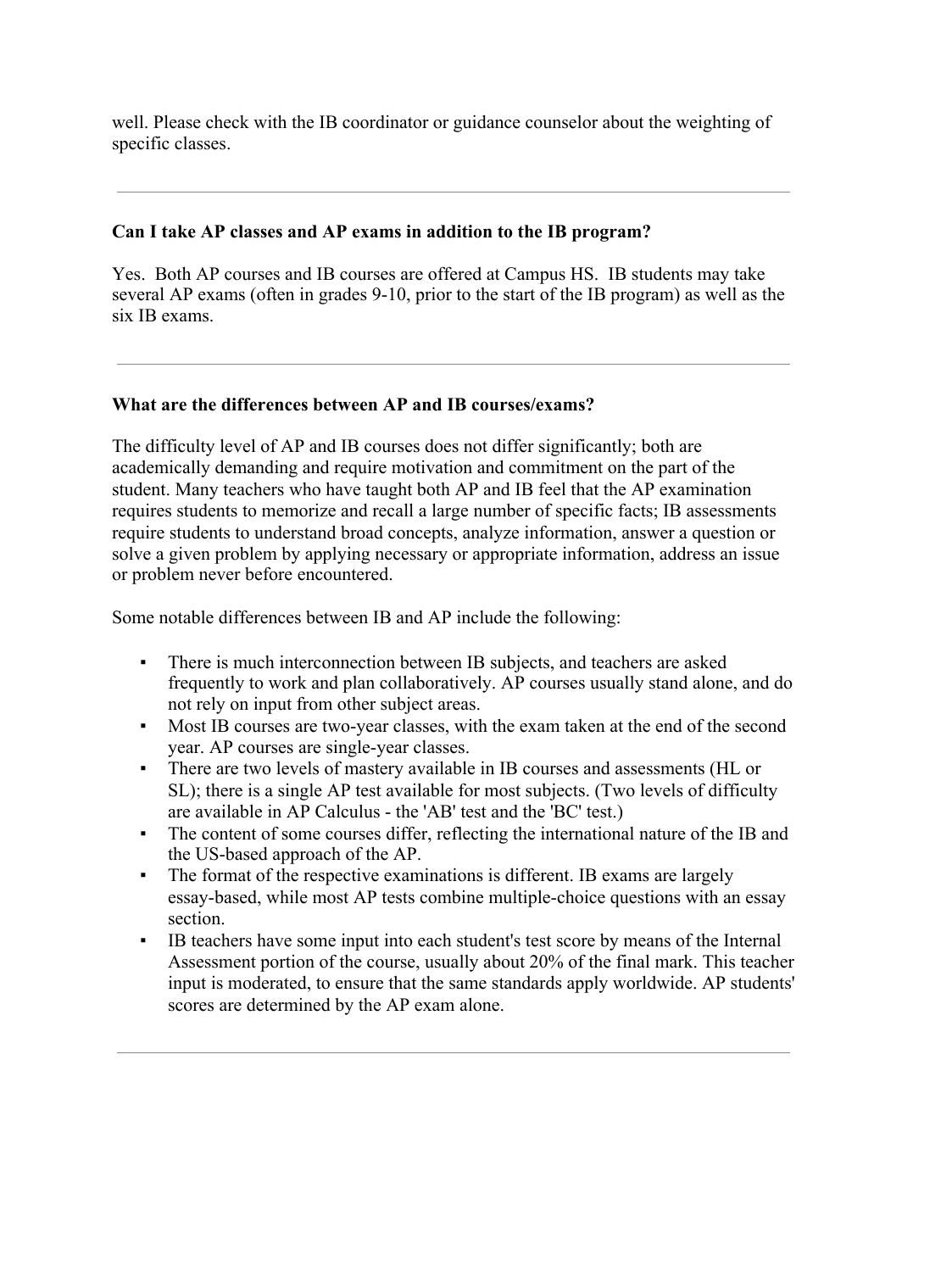# **Can I pay to take an IB Exam if I am not a student in the IB diploma program?**

No. The IB requires that a student be enrolled in an IB school and in an IB class in order to register for an IB exam.

### **What is the difference between higher level and standard level tests?**

A minimum of 150 classroom hours is necessary to take a Standard Level (SL) exam and a minimum of 240 hours to take a Higher Level (HL) exam. Therefore, high level exams can only be taken senior year and the student must have studied the subject consecutively during junior and senior year.

### **Do American colleges "favor" either the IB or the AP?**

No. Colleges realize that students normally attend a high school offering one program or the other (often both) and that a good score on either exam is a likely indicator of success in college. However, prior to the 1990's the IB was relatively rare in US public schools, so some smaller US colleges may not be as familiar with it as they are with the AP. This issue has largely disappeared among competitive universities and is diminishing rapidly nationwide now that more and more high schools offer the IB. Most universities publish their recognition policies on their websites.

### **Do I get college credit for taking an IB subject?**

Not automatically. Any credit or advanced standing awarded by a college or university is dependent upon a number of factors. The obvious first considerations are the policies of the specific college/university the student has decided to attend and the score the student has received on the IB exam(s). Other determinations include the IB subjects/examinations that were taken, the level of the examinations, the student's college major, etc. The best way to find out which colleges/universities give college credit is to go to that school's website and search for "International Baccalaureate" or contact the school's admissions office. At the end of the IB program, students can request that a transcript of their IB scores are sent to the school of their choice.

### **Is there any advantage to taking IB courses if I plan to attend college or university within the US? On the other hand, can I begin college abroad without the IB Diploma?**

American colleges and universities certainly look for students who have taken academically rigorous courses in high school in preparation for doing college work. Both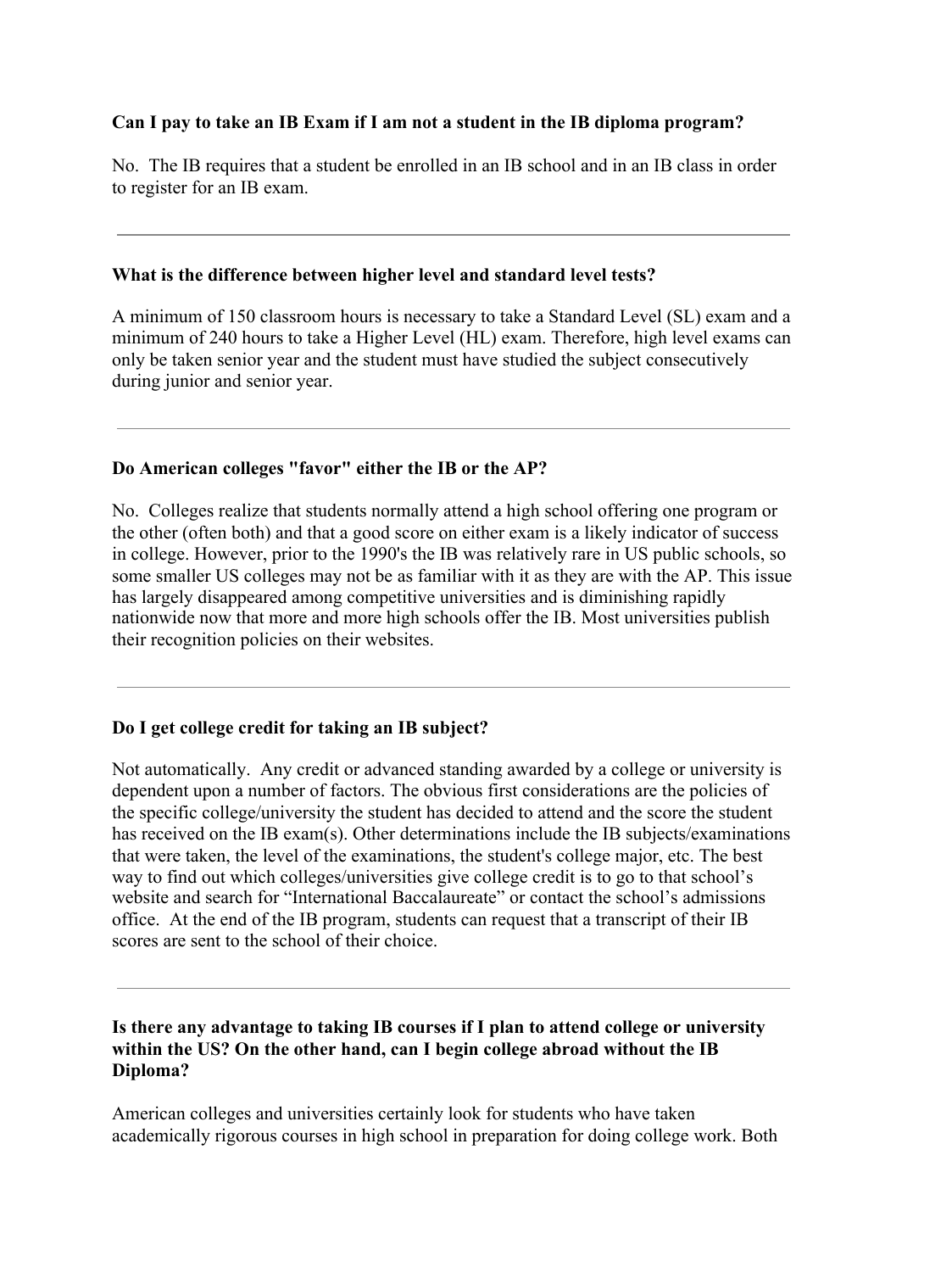IB and AP courses provide more challenging experiences and are necessary for consideration by top universities. To answer the second part of this question, if a student has not completed the IB diploma, foreign universities in general do not recognize a US high school diploma alone as adequate for admission. They often require an additional year or two of academic preparation before accepting an American student.

### **What is CAS?**

CAS is the acronym for Creativity / Action / Service - the extra-curricular component of the IB diploma. At the outset of the junior year, each diploma candidate will design an individual plan that includes opportunities for personal enrichment (Creativity), physical activity (Action) and reaching out to others less fortunate in the community and/or around the world (Service.) As part of its commitment to life-long learning, the IB feels these activities are important in the development of the whole person and has included CAS as part of the diploma to ensure that you challenge yourself in ways other than your academic endeavors.

### **Once I begin the IB Diploma, can I record the sports, clubs and service activities I already do as my CAS activities, or do I have to do additional things?**

Nearly all extracurricular activities you are already involved in will count toward meeting your CAS objectives. Remember, too, that many activities outside of school - such as those in scouting or with church youth groups - are ideal as well. Please check with the CAS coordinator for more details.

#### **How do IB courses compare to other high school courses?**

IB courses are more challenging and fast-paced. They are aimed at highly motivated students who seek extra challenge and involvement in their education beyond the classroom. IB courses generally require preparation by the student on an individual basis, requiring him/her to manage time and be responsible for completing assignments on his/her own. Class time may be devoted to discussion, projects, etc. instead of worksheets or book work.

#### **What preparation does my child need in order to succeed in an IB Program?**

Because IB courses offer a high degree of challenge, students should, above all, be highly motivated learners. To participate in the IB diploma program, students should take the most challenging math strand they can and begin a second language as soon as possible. In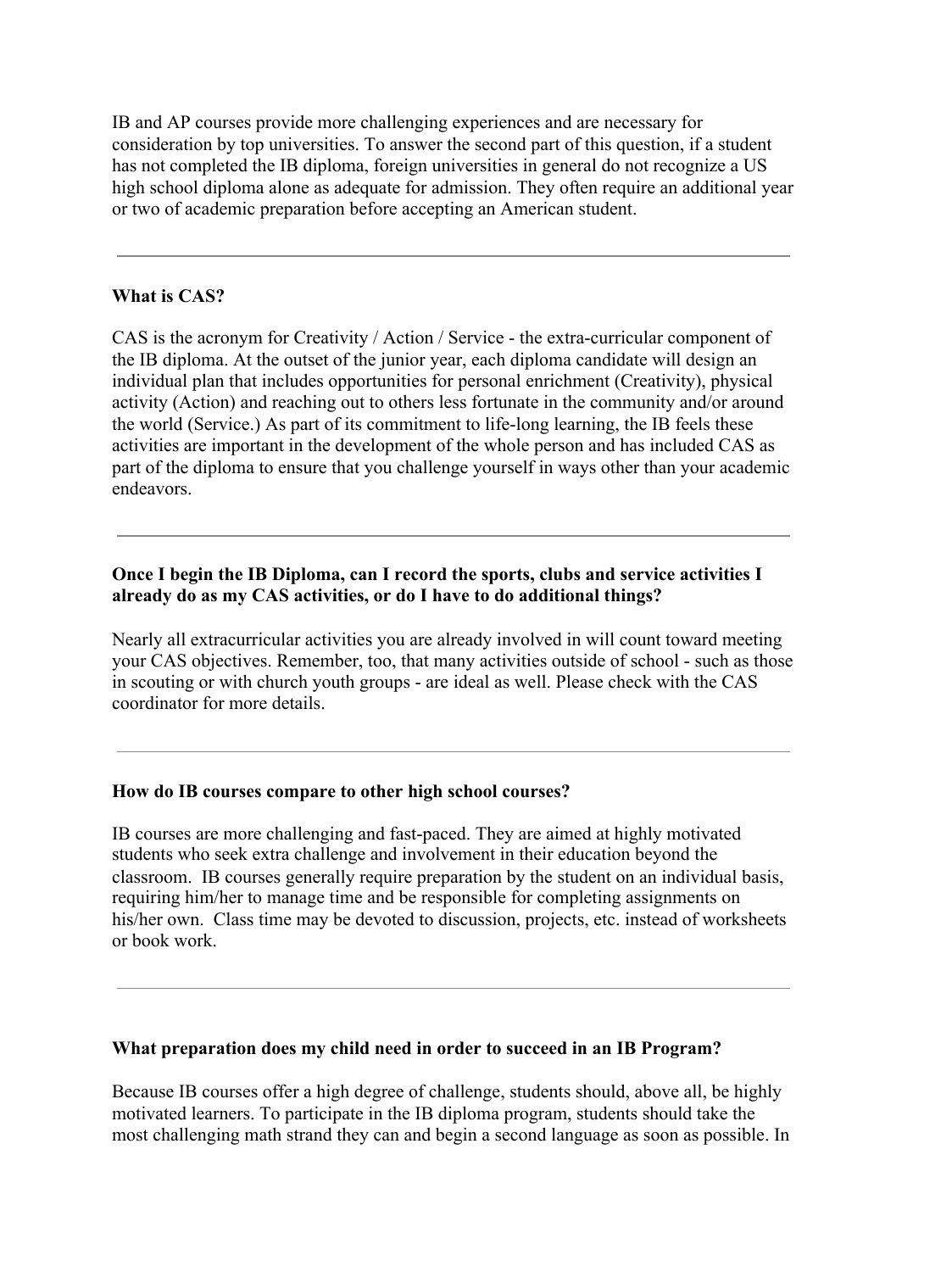addition, students should complete graduation requirements such as health, P.E. and computer applications early in their high school program. Honors or enriched level classes in grade 9 and grade 10 grades provide solid academic training for the IB. Students need to develop good reading and writing skills and good study habits early in their schooling. See the Recommended Course Sequence document for more information regarding the courses students should enroll in at Campus High School throughout grades 9-12 in order to successfully complete the IB program.

#### **Why should I encourage my child to take IB courses?**

Students who succeed in the IB Program do better than many other groups of students in university level work. Two studies carried out in the 1980s indicated that IB students maintained higher grade point averages at universities and earned higher average SAT scores than students who had not attended IB schools. Clearly, the knowledge and skills obtained in an IB Program prepare students to succeed in higher education. (As an IB staff, we have seen this to be true with our IB alumni.) Furthermore, university admissions officials expect students to take the most challenging courses of which they are capable in high school. Also, students who take IB courses learn to see the world from a variety of perspectives, to examine different points of view, and to see themselves as part of the world community.

### **What is Theory of Knowledge?**

IB diploma students take Theory of Knowledge, a course that encourages students to make connections among the academic disciplines and to examine knowledge, perception, and language as they relate to those disciplines.

### **How and when do IB students test in their subjects?**

IB diploma candidates test in three to four of their subjects at the higher level (HL) and two to three of their subjects at the standard level (SL). Formal examinations are administered in May of the senior year. HL tests are longer and more challenging than subsidiary level tests; these are most often the tests which may qualify for college credit, although some colleges offer credit for SL tests as well. All examinations are administered by the IB staff at Campus High School, which is responsible for ensuring that IB standards for testing conditions are met. Exams are generally administered off-campus at a location that allows for an optimal testing environment.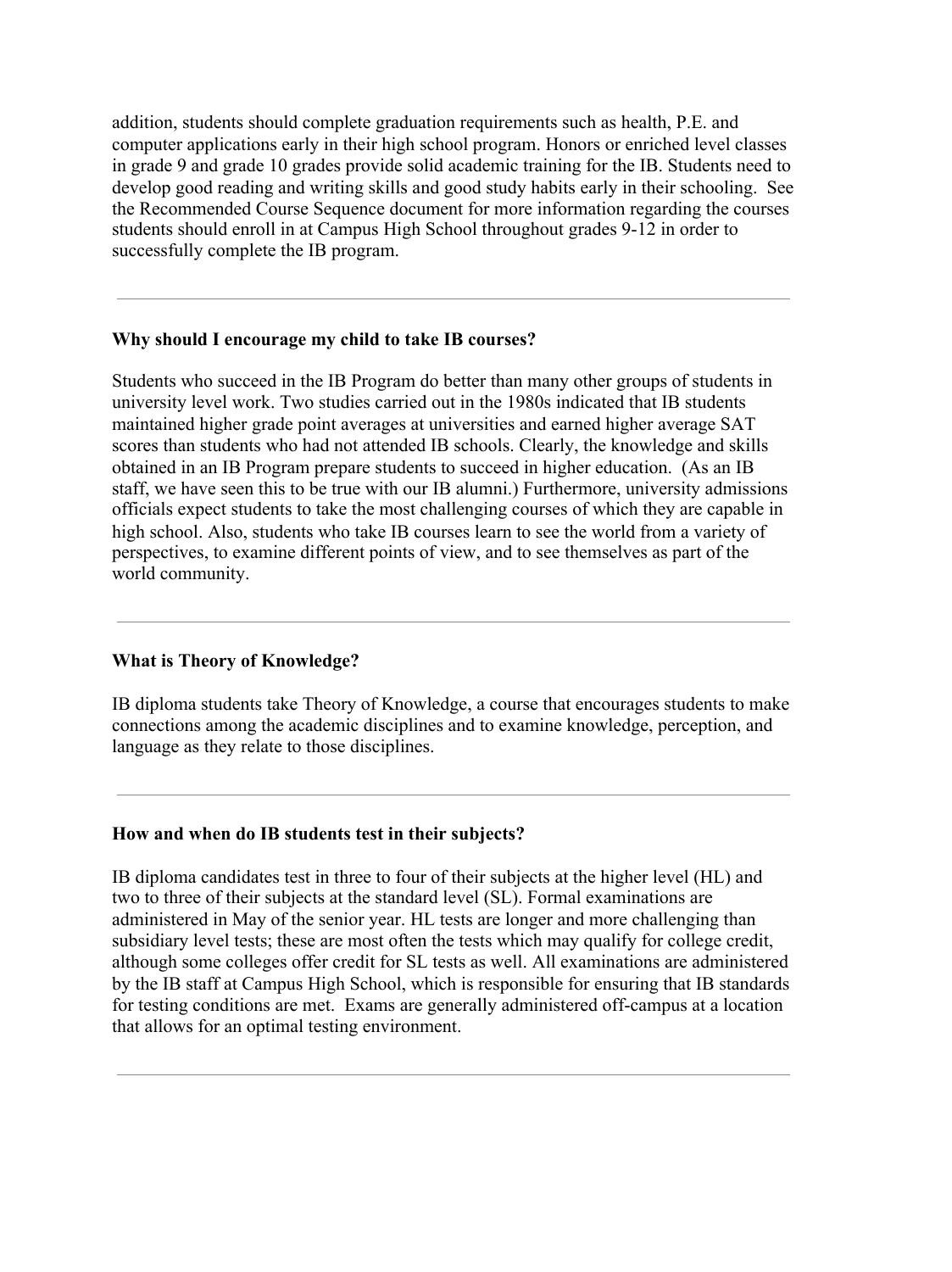#### **What scores must a student earn in order to gain the IB Diploma?**

Diploma candidates must earn a total of 24 points on their six IB examinations. Bonus points may be awarded for a "good" or "excellent" Extended Essay, and for "good" or "excellent" Theory of Knowledge work. A score of 4 is considered to be a passing score on an IB exam. The highest score possible on an IB exam is a 7.

#### **How much will IB examinations cost?**

Currently, IB fees are a one-time of approximately \$700.00 for the entire program. When fees are totaled, they are comparable to the fees for AP exams on a per test average. Campus students will pay half of this fee, \$175 during the junior year and \$175 in the senior year. Students taking part in the federal free/reduced lunch program should see the IB Coordinator for more information about reduced or waived IB examination fees. No one is denied the opportunity to participate in the IB program because of limited funds.

### **Does my child have to take an IB course in order to take an IB exam?**

Yes. The IB is a curriculum that provides for ongoing assessment throughout the two-year program. Because a percentage of the exam score is based on those assessments, the student cannot just sit for an exam without having taken the course.

### **How can I help my child prepare for IB courses?**

Students who plan to take IB courses should begin their preparation early (ideally, the decision should be made when enrolling in grade 9 so that your student can enroll in advanced and honors courses in high school). Encourage students to develop and practice good study habits and to work on time management skills. Proficiency in a second language is necessary so language classes should begin early. Maintaining a serious attitude toward learning, developing independence, and encouraging self-motivation are all important factors in student success at any level.

### **How can I be sure the courses my child is taking are preparing him/her for IB courses?**

Schools that belong to the IB organization must undergo a rigorous selection process. They constantly scrutinize and evaluate their own programs in order to be certain that they measure up to IB standards. Each year, the International Baccalaureate Assessment Center provides schools with feedback about student and teacher performance that helps schools to evaluate their strengths and weaknesses in each subject. The IB organization also carries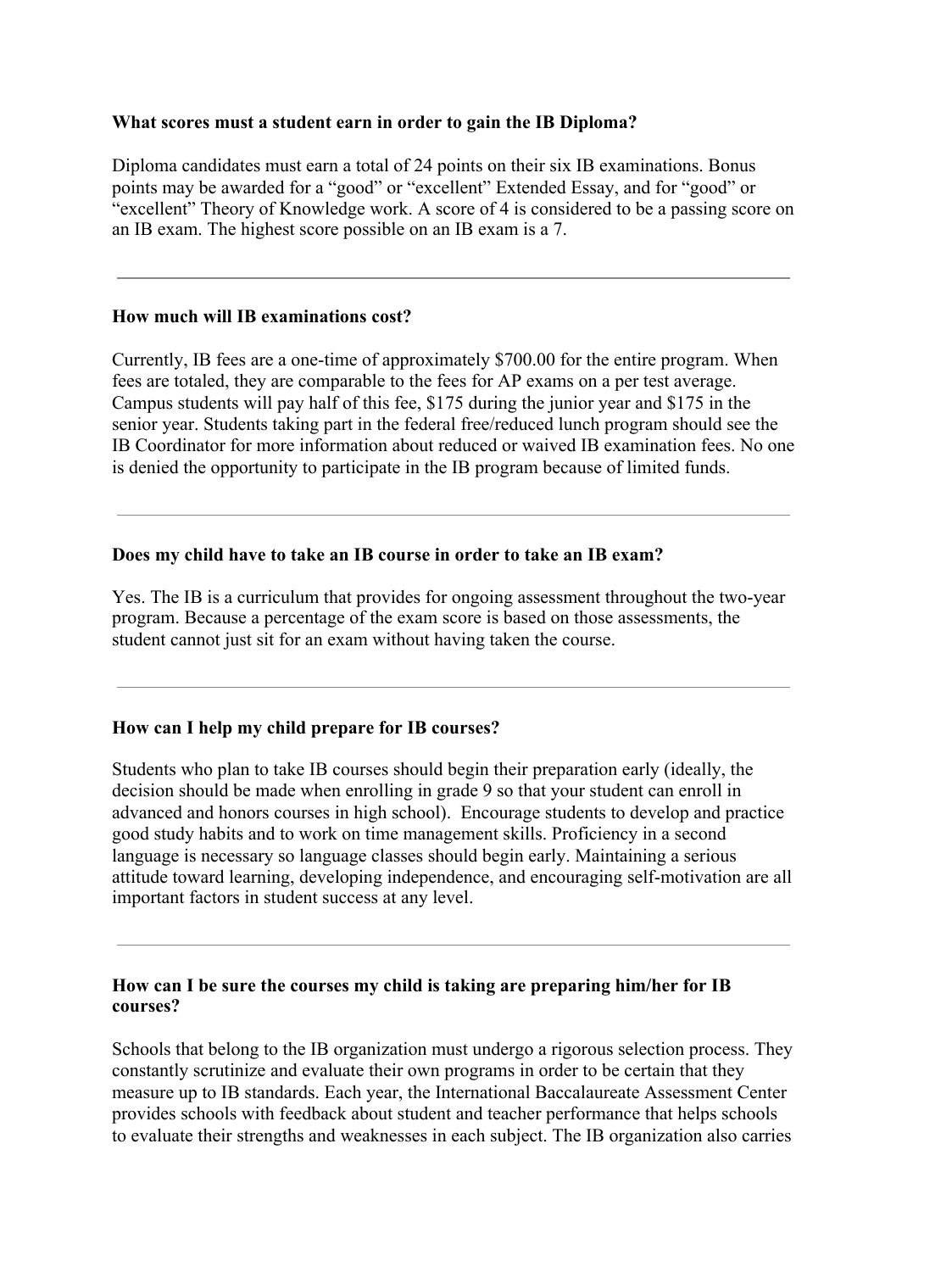out periodic reevaluations of member schools and provides ongoing teacher training. IB schools want their programs to succeed, and that happens when students succeed. Campus High School's courses have been vetted by the IB organization.

#### **When does the International Baccalaureate Program officially begin?**

The IB Diploma program officially begins in the fall semester of grade 11.

#### **What courses should my student take in grades 9 or 10?**

Students should enroll in the most challenging courses available during freshman and sophomore year. This should include Honors English, Honors Biology, AP World History and possibly a second language (Spanish preferably).

### **Can my child participate in athletics and other extracurricular activities while enrolled in the IB Program?**

Yes. In fact, students are encouraged to have an active and balanced high school program. Students who are actively involved in their school's extracurricular programs will be filling components of CAS, but other activities outside of school can also be used for CAS. Most IB students are actively involved in sports, clubs, student council, work outside of school, etc.

### **Since IB is a fairly small program, will my child be segregated from the rest of the school?**

No. IB students will be in IB-exclusive classes for two to three hours of the day. A few IB courses are open to students outside of the program. IB English Language and Literature, for example, is open to all students taking Honors English in grade 11. The rest of the day, IB students will take elective courses with their peers.

#### **Why should my child participate in the IB Program?**

The IB Diploma is the most prestigious high school diploma in the world. It is the only diploma recognized internationally. More than 400 colleges and universities in the United States provide admission, scholarships, and advanced placement opportunities for IB students.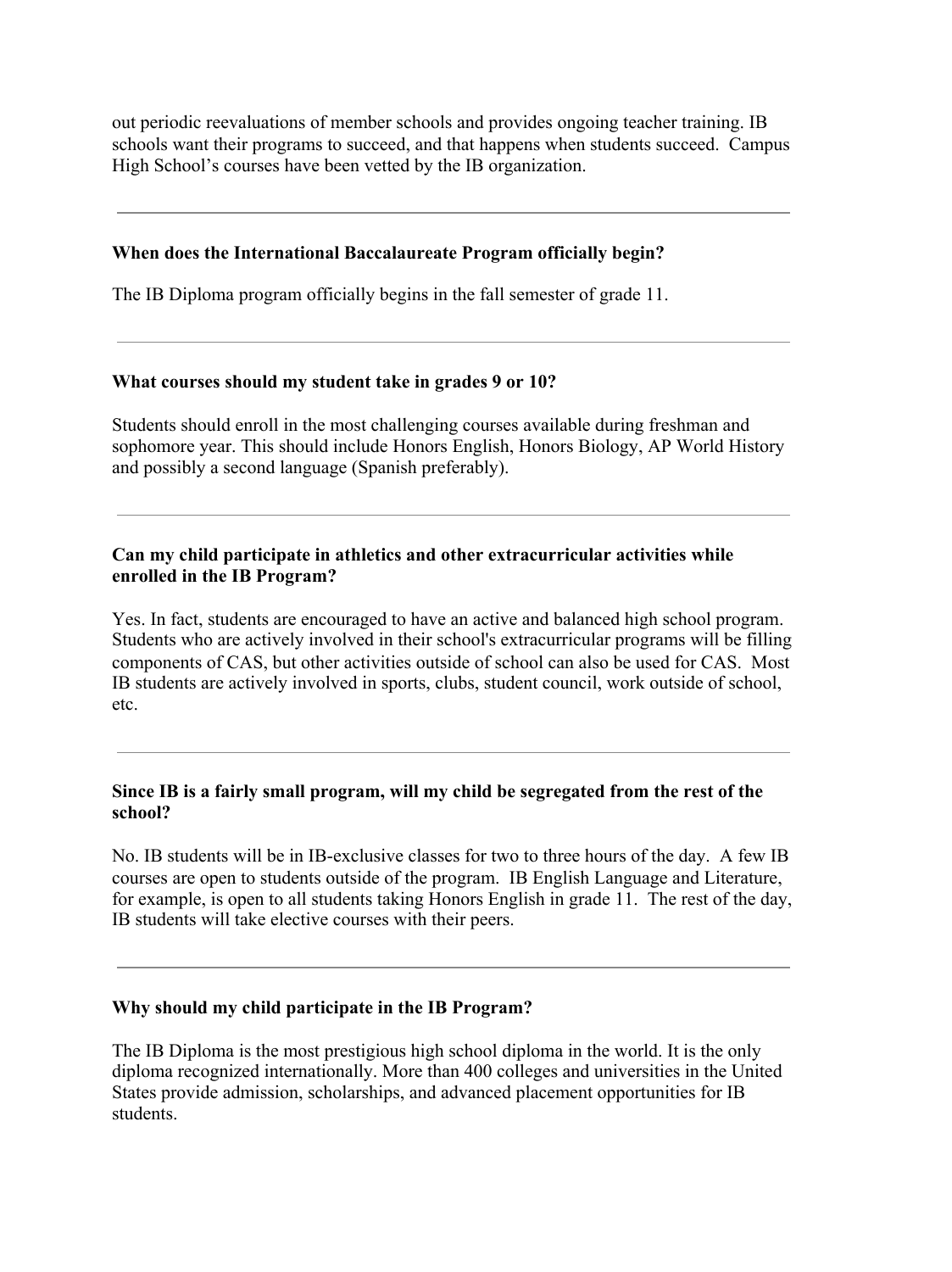#### **IB Diploma Programme Advantages**

- Internationally recognized
- Global standards -- not only local, state or national standards
- Challenging and exciting classes focusing on writing, thinking and communicating
- Rigorous and comprehensive education based on international perspectives
- Head start on college through Theory of Knowledge course and classes based on inquiry and research
- Recognition and development of the potential of each student
- Opportunities to participate in a traditional high school experience with extra-curricular activities
- Community involvement through business and education partnerships and participation, and a commitment to community and human welfare
- Attend a high school with over 50 years of excellence and tradition
- Utilize a high school media center that is a combined facility with the public library and has a collection that consists of over 65,000 materials in a variety of formats
- High standards of teaching required by the IB programme
- Increased likelihood of admission to the world's best colleges and universities
- Possibility of advanced placement in college courses
- Possibility of academic scholarships or college credit
- High expectations for students and development of full academic potential in all areas of study, including standardized testing
- Ability to compete with the best scholars in the world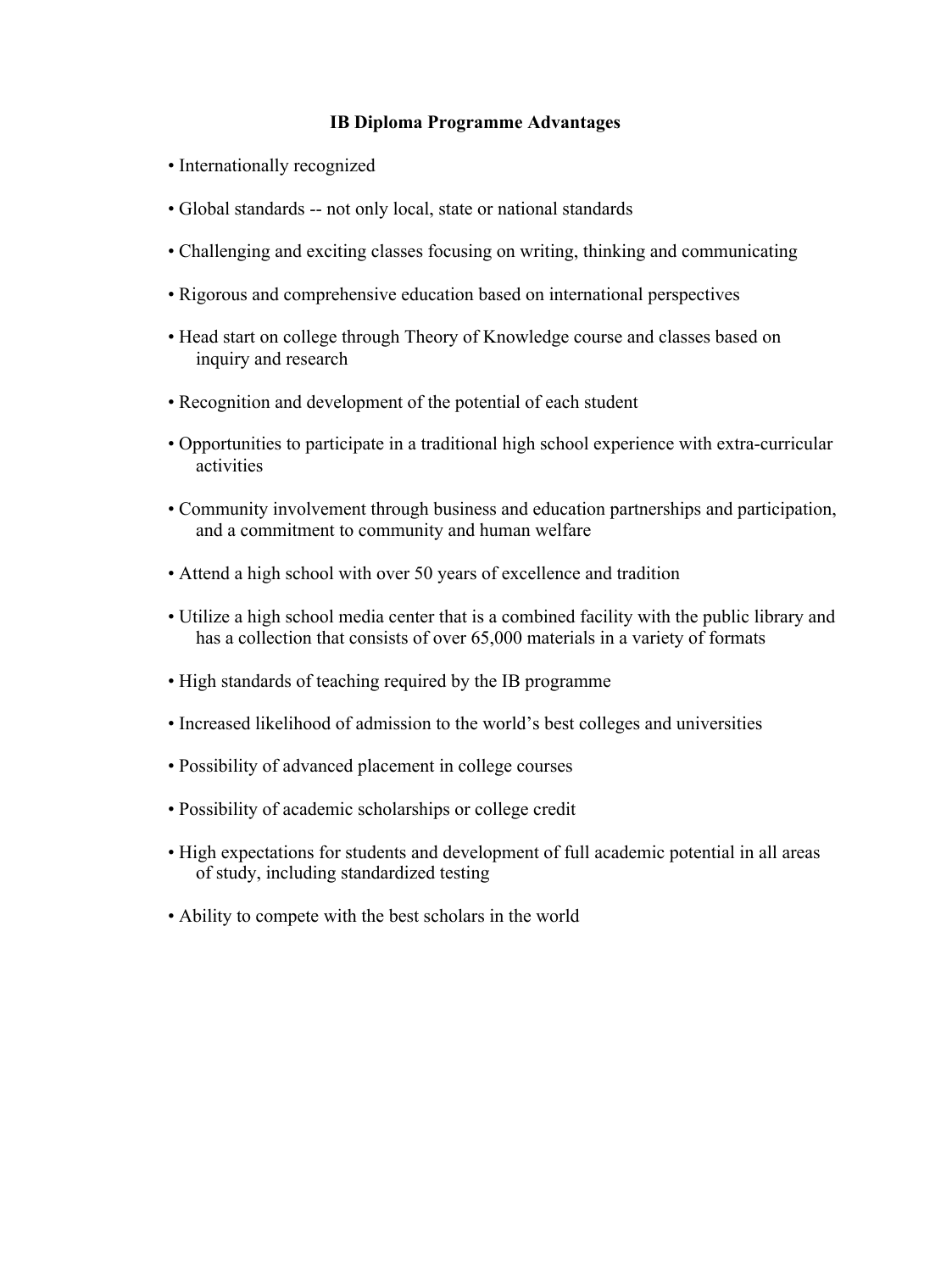### *Course Descriptions for CHS IB Classes*

#### **Group 1: Language A1 (Native Language)**

#### **IB Language A1 English Language and Literature HL (ALL STUDENTS)** Grades 11-12

**Prerequisite**: Honors English 10 (preferred) or English 10 with B or higher

IB English Language and Literature prepares students to take the International Baccalaureate Language A examinations. Course content includes in-depth study of works chosen from the appropriate IB list of texts and authors and written analyses of these works in addition to other oral assignments. The course introduces the critical study and interpretation of written and spoken texts from a wide range of literary and non-literary genres. The formal analysis of texts is supplemented by awareness that meaning is not fixed but can change in respect to contexts of production and consumption (media). The course is organized into four parts, each focused on the study of either literary or non-literary texts. Together, the four parts of the course allow the student to explore the cultural development and use of the English language, its media forms and functions, and its literature. Students develop skills of literary and textual analysis, and the ability to present their ideas effectively. A key aim is the development of critical literacy.

#### **Group 2: Language B (second language)**

**IB Spanish SL** Grades 11-12 **Prerequisite**: Spanish II (with teacher recommendation)

In this course, students will continue to build and strengthen the language skills they acquired in previous years of Spanish. Through the balanced use of listening, reading, speaking and writing activities, students will broaden their vocabulary, grammar and knowledge of Hispanic cultures. Students will focus on Social Relations, Global Issues, Media and Communication, Customs and Traditions, and Cultural Diversity to: communicate in Spanish, demonstrate an understanding of Hispanic cultures, reinforce and further their knowledge of other disciplines through the study of Spanish, develop insight into the nature of language and culture and participate in Spanish-speaking communities outside the classroom. The rigorous curriculum will provide students the skills needed to take the International Baccalaureate Exam.

# **IB Spanish or French ab initio SL**

Grades 11-12 **Prerequisite**: None

 The Language Ab Initio class is a two-year course that provides students with an introduction to conversational Spanish or French skills in the areas of listening, speaking, reading, and writing. Beginning to intermediate grammar is studied and applied through a variety of interactive activities. The course provides the student with the opportunity to develop basic proficiency in the Spanish or French language and culture, providing the base for further study in where students will complete the Ab initio SL examination.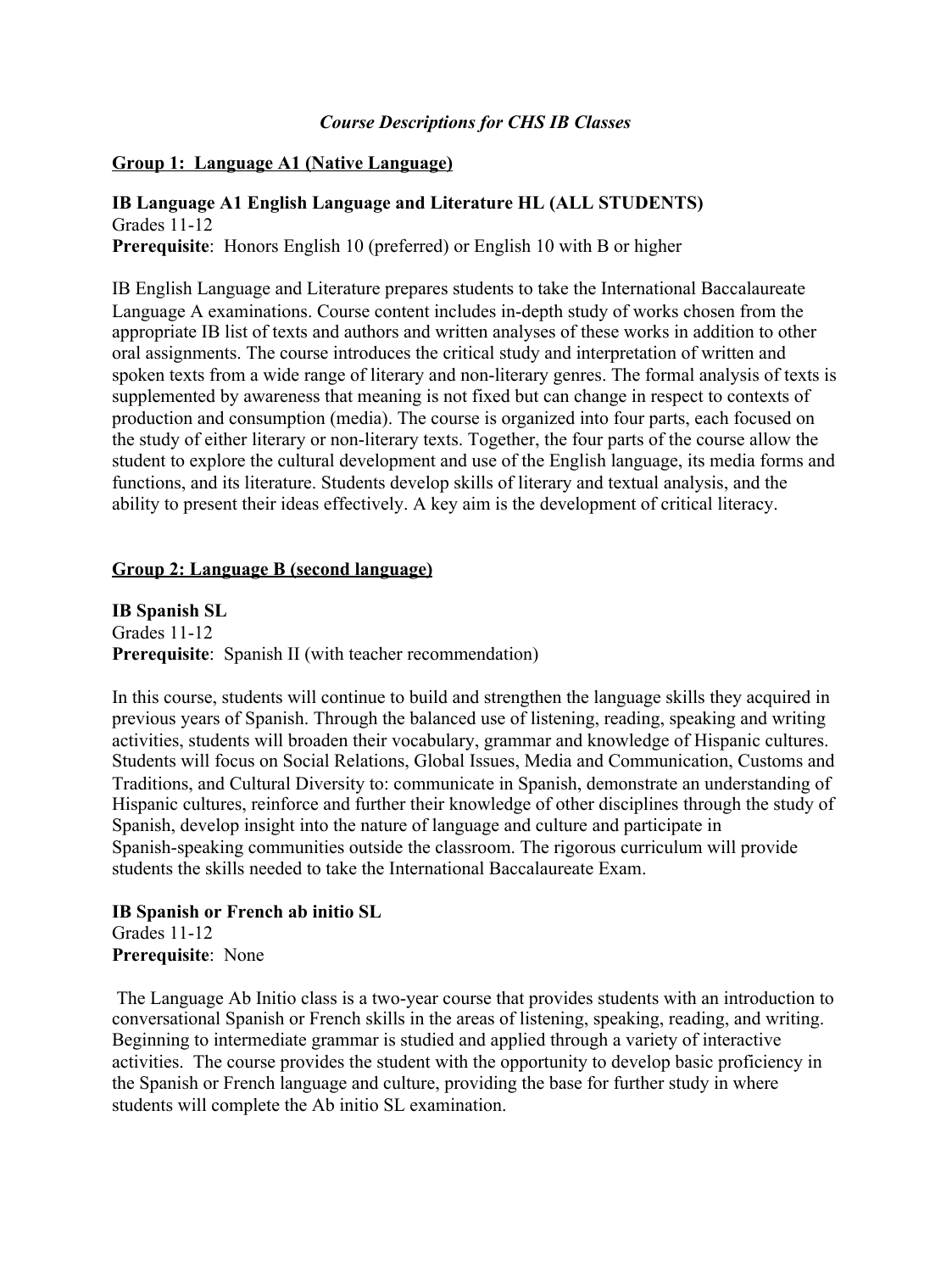#### **Group 3: Individuals and Societies**

### **IB 20th Century History of the Americas HL (ALL STUDENTS)** Grades 11-12 **Prerequisite**: AP World History and/or AP US History

History of the Americas aims to promote a strong understanding of important historical events of the 20 Century through the perspectives of the United States and Canada; more specifically the emergence of the Americas in global affairs, the 2nd World War, and the Cold War. In addition to course work, students will conduct an extensive research project which will require them to develop a plan of investigation, evaluate and analyze a diverse selection of sources and compose a summary of their conclusions.

#### **IB Business and Management HL**

Grades 11-12 **Prerequisite**: Previous Business courses (YEK preferred)

In addition to the five modules taught in the SL course, the HL course studies the topic of business strategy. The business strategy topic is intended to provide a framework and overview for the students to think in an integrated way about the future strategy of a business or businesses. The purpose of the business strategy topic is not to add extra content to the business and management course, but to collect together business ideas, concepts and techniques, which will develop the skills that allow an informed decision to be made about the future direction of an organization. The type of thinking encouraged by this approach will provide a bridge between the Diploma Programme business and management course and higher education or employment.

### **Group 4: Experimental Sciences**

### **IB Physics SL**

Grade 11-12 **Prerequisite**: Honors Chemistry (preferred) or Chemistry and Algebra II (required)

Physics is the most fundamental of the experimental sciences, as it seeks to explain the universe itself from the very smallest particles—currently accepted as quarks, which may be truly fundamental—to the vast distances between galaxies. Despite the exciting and extraordinary development of ideas throughout the history of physics, certain aspects have remained unchanged. Observations remain essential to the very core of physics, sometimes requiring a leap of imagination to decide what to look for. Models are developed to try to understand observations, and these themselves can become theories that attempt to explain the observations. Theories are not always directly derived from observations but often need to be created. These acts of creation can be compared to those in great art, literature and music, but differ in one aspect that is unique to science: the predictions of these theories or ideas must be tested by careful experimentation. Without these tests, a theory cannot be quantified. A general or concise statement about how nature behaves, if found to be experimentally valid over a wide range of observed phenomena, is called a law or a principle.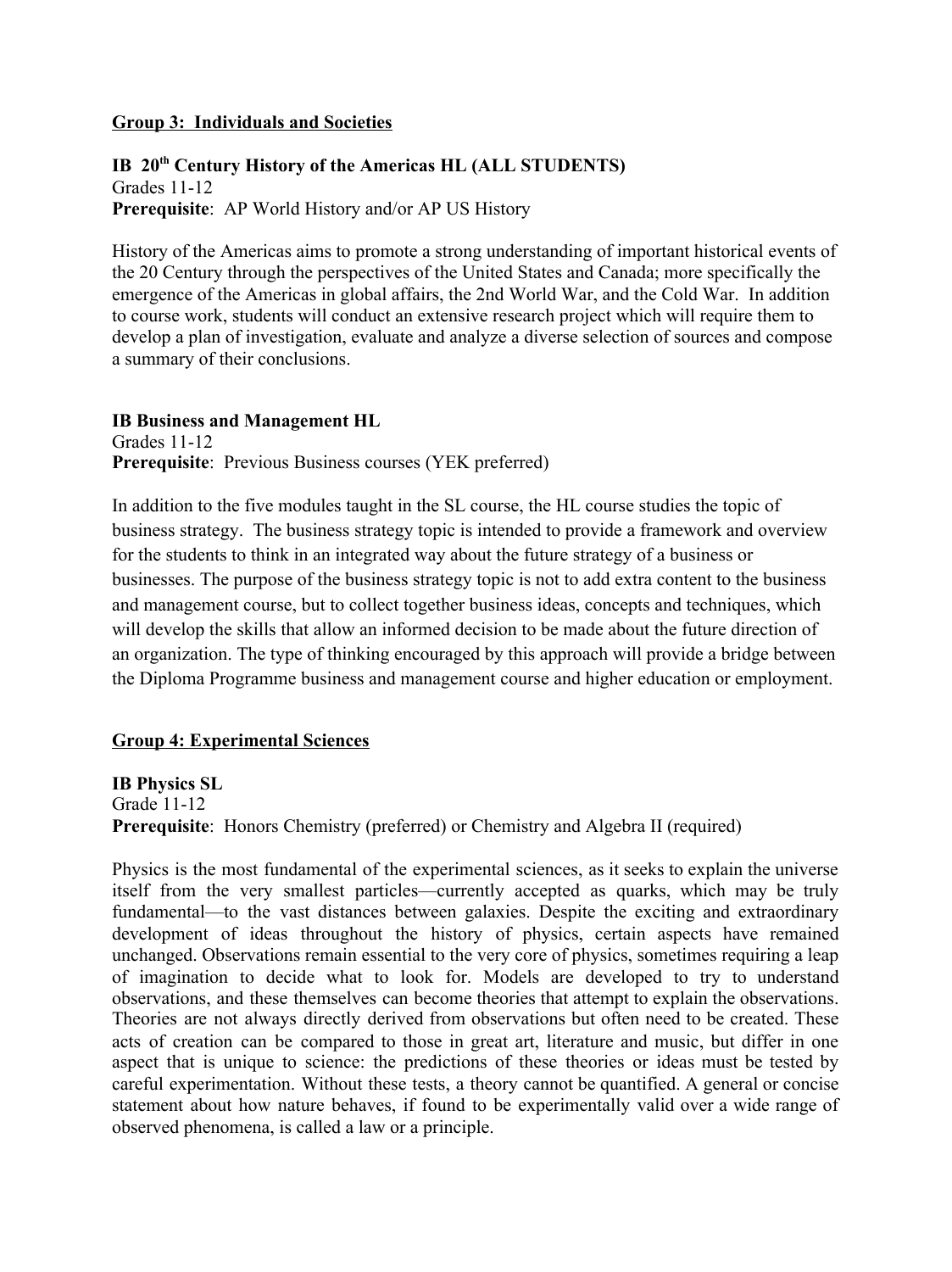### **IB Sports, Exercise and Health Science SL/HL** Grade 11-12 **Prerequisite**: Honors Biology (preferred) or Biology

The IB DP course in sports, exercise and health science standard level (SL) involves the study of the science that underpins physical performance. The course incorporates the traditional disciplines of anatomy and physiology, biomechanics, psychology and nutrition. Students cover a range of topics and carry out practical (experimental) investigations in both laboratory and field settings. This provides an opportunity to acquire the knowledge and understanding necessary to apply scientific principles and critically analyze human performance. Where relevant, the course will address issues of international dimensions and ethics by considering sport, exercise and health relative to the individual in a global context.

# **Group 5: Mathematics**

### **IB Mathematics: Analysis and Approaches SL** Grades 11-12 **Prerequisite**: Algebra II **Recommended**: Pair with IB Physics SL

The IB analysis and approaches course recognizes the need for analytical expertise in a world where innovation is increasingly dependent upon a deep understanding of mathematics. The focus in this course is on developing mathematical concepts in a comprehensible, coherent, and rigorous way, achieved by a carefully balanced approach. Students are encouraged to apply their mathematical knowledge to solve abstract problems as well as those set in a variety of meaningful contexts. Math: A & A has a strong emphasis on the ability to construct, communicate, and justify correct mathematical arguments. Students should expect to develop insight into mathematical form and structure and should be intellectually equipped to appreciate the links between concepts in different topic areas. Students are also encouraged to develop the skills needed to continue their mathematical growth in other learning environments.

# **IB Mathematics: Applications and Interpretations SL**

Grade 11-12 **Prerequisite**: Geometry or Algebra II

This course is designed for students who do not plan to major in science or math related fields in college. However, this is still a rigorous course designed to build confidence and encourage an appreciation of math. The Applications and Interpretations course recognizes the increasing role that mathematics plays in a diverse range of fields in a data-rich world. As such, it emphasizes the meaning of mathematics in context by focusing on topics that are often used as applications or in mathematical modeling. To give this understanding a firm base, this course includes topics that are traditionally part of a pre-university mathematics course such as calculus and statistics. Students are encouraged to solve real-world problems, construct and communicate this mathematically, and interpret the conclusions or generalizations.